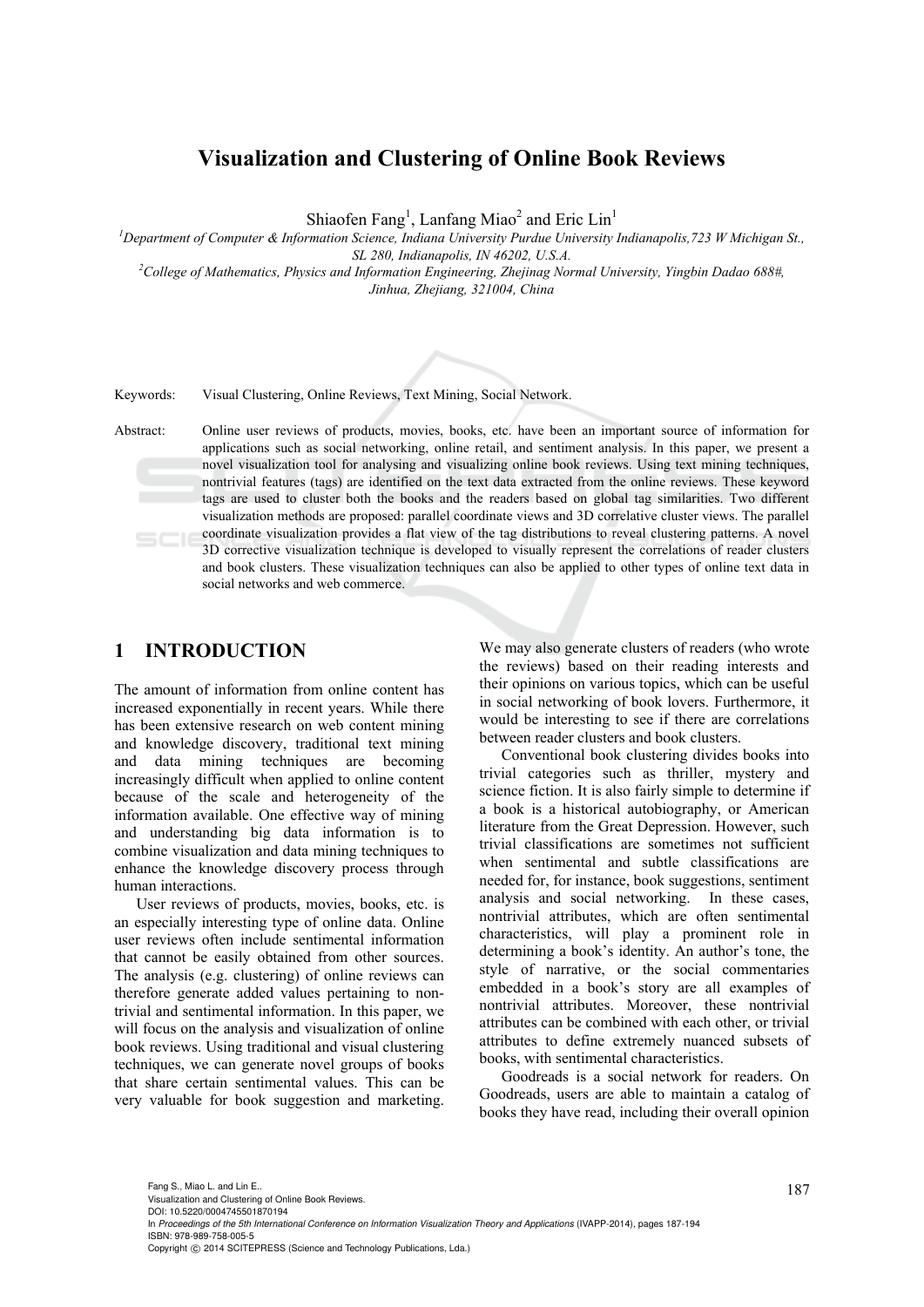ECHN

of the book, expressed in a 5-star rating, and more detailed thoughts about the book, in the form of written reviews. To date, Goodreads has over eleven million registered users, who added over 320 million book ratings to the Goodreads database. This database of users and their review data provided us with a substantial dataset of book reviews. Representing books and readers in terms of their coordinates on a set of keywords attributes (tags) provides us a way to visualize and mine books and readers as higher dimensional data, and thus make interesting connections.

In the following, we will first discuss, in Section 2, other results closely related to our work. In section 3, we will describe our text data processing method, including the feature/tag extraction process. An automatic clustering algorithm will be discussed in Section 4. We will present several visualization algorithms for this type of online review data in Section 5, and conclude the paper in Section 6 with additional remarks and future work.

## **2 RELATED WORK**

**SCIENCE AND** 

The approach of representing text documents using keywords has been widely applied in text mining and analysis (Feldman, 1995; Feldman, 1998). Most basic automated text mining techniques are variations of the term frequency-inverse document frequency method (TF-IDF) (Salton, 1988; Salton, 1989). Most studies of mining a large amount of text focus on finding interesting relational patterns from frequently occurring entities in the data. The distinction between of 'interesting' and 'uninteresting' patterns has been studied in (Sahar, 1999; Silberschatz, 1996).

In the domain of mining the text of human (user) written reviews, the idea of sentiment analysis become increasingly important. Some studies have used visualization techniques to assist with the identification and evaluation of keywords, patterns and emotive categories (Oelke, 2008; You, 2010; Pang, 2008). An adaptive solution is proposed in (Blitzer, 2007), and a keyword-based approach is proposed in (Wanner, 2011), similar to the method used in this study. In (Wanner, 2011), books are identified as pertaining to a predetermined set of topics, using human opinion to evaluate their topic detection algorithm. Although a correlation was found between topic significance, some cases were noted where the results of topic detection were misleading.

Many visualization techniques have been

developed for high-dimensional data. Direct highdimensional visualization includes star plots (Chambers, 1983), parallel coordinate (Inselberg, 1990), and scatterplot (Becker, 1987). For large and very high-dimensional datasets, dimension reduction is often necessary. Common dimensions reduction methods include PCA (Jollie, 1986), LDA (Fukunaga, 1990), MDS (Cox, 2000), and Self-Organizing Maps (Kohonen, 2001). Landscape or terrain views have also been used to visualize highdimensional through through intuitive metaphors (Johansson, 2009; You, 2010), which shows structural overviews the datasets by generating representations that people are familiar with.

The visualization of clustered high-dimensional data has also been studied in (Choo, 2009) and in ClusterSculptor (Nam, 2007). NodeTrix (Henry, 2007) combines a matrix representation for graphs with traditional graph visualization methods. A hierarchical multidimensional cluster analysis technique was described in Seo et al. (Seo, 2002). An interactive scatter plot matrix is developed in (Elmqvist, 2008) to leverage animated transitions to smoothly switch between different user selected dimensions. Using visualization to explore and analyse clusters of high-dimensional data is particularly important when clusters from multiple data sources or different data types are correlated, which has not been well studied in current literatures.

### **3 DATA PROCESSING**

In a sample dataset, review data for 100 books were pulled from the Goodreads database, consisting of user reviews written about each of those books. This data also included user ratings. Preliminary data preprocessing was performed before mining and visualization. Non-English words, and words not contained in a standard dictionary were removed, including misspelled words. Additionally, user identifiers such as a user's real name and email address were removed. It should be noted that Goodreads is an international community of readers, and reviews written by international Goodreads users were removed in this step.

Each book's reviews were mined for frequently occurring words, producing a set of vectors corresponding to the frequency of each word. This process was performed independently for each book, resulting in a different set of vectors for each word. Frequently occurring words were referred to as candidate tags. The total incidence of a candidate tag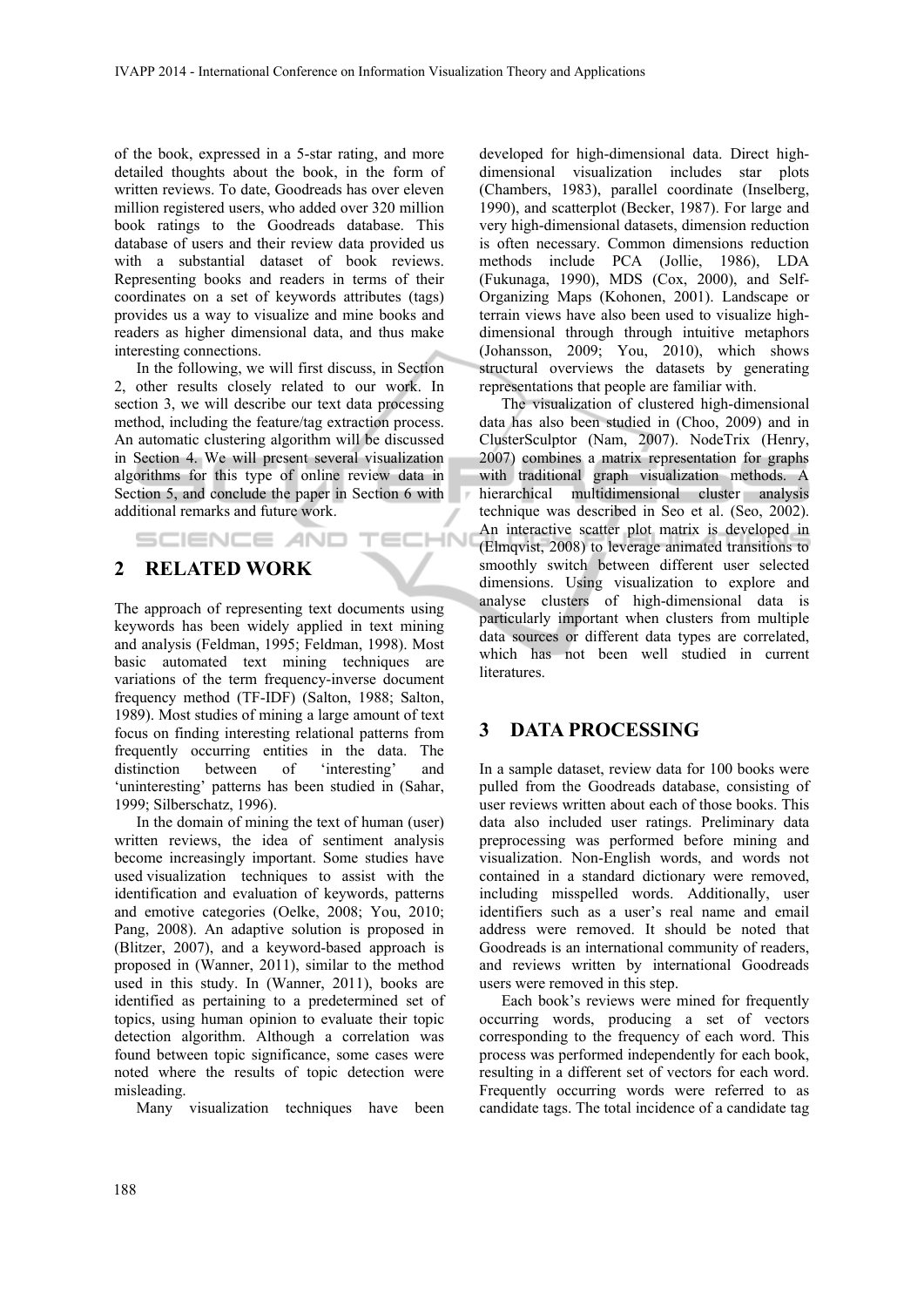word in a book's aggregated reviews is usually a good indicator of the general relevance of that candidate tag to the book. However, this approach greatly exaggerates the importance of highly occurring (but otherwise meaningless) candidate tags, such as "the", "an", or "book".

To account for the skewed nature of purely incidental tag counts, as well as the varying amounts reviews for each book, it was necessary to perform some sort of normalization. For each word in a book's reviews, its weight was determined using the following TF-IDF metric, named for the two terms multiplied together to determine the weight of a term.

$$
Weight = \frac{T_{ik}}{N} \times \log\left(\frac{N}{n_k}\right)
$$

As an example, suppose that a book has 100 reviews, with 40 counts of the word "evil", appearing in a total of 20 reviews. The weight of the "evil" candidate tag, calculated using TF-IDF would be calculated in the following manner: **CHN** 

$$
Weight_{evil} = \left(\frac{40}{100}\right) \times \log\left(\frac{100}{20}\right) \approx 0.6438
$$

Using this method, after mining the weights of candidate tags for each individual book, we calculated the mean weight of each candidate tag across the entire data set. These were considered to be the 'global' weights for each candidate tag. We eventually selected our feature tags out of this pool of candidate tags.

Before selecting candidate tags as feature tags, the candidate tags with the highest global weight values were subjected to human evaluation. This was necessary to remove tag words that were lacking in description, too low in overall frequency, or otherwise unsuitable. Words such as 'book', 'read', 'story', 'really', 'reading', 'think', and 'love' were removed due to their ambiguity: they do little to distinguish features one book may have, that another does not. Series', on the other hand, was a fairly meaningful candidate tag, describing whether or not the book being reviewed was part of a series. While useful, this was a trivial classifier, and the sort of identifier we were trying to avoid. The 'science' and 'fantasy' tags, while comparably general, were selected because they describe content. Had the data set been restricted further to include only books from either the science fiction or fantasy genre, they would have been eliminated as candidate tags as well.

We selected thirty tags out of the remaining candidate tags, to be used for the duration of the study, which we referred to as feature tags. We decided on this number of feature tags because we felt it was the lowest amount of tags that would be able to adequately cover the breadth of book features we felt were present in the books of our data set. As part of the selection process, we combined duplicate tags that overlapped to some degree (the words "politics", and "political", for instance).

The use of feature tags provided a context with which to quantify the content of books, since each book could be described by the collection of its weight counts for each of the feature tags. For each book *b*, the weight of tag word *w* in *b* was indicative of the presence of *w* in reviews of *b*.

The collection of these values was referred to as a book's coordinates, as these values could be used to describe a book's position in a 30-dimensional space. Since each book occupied a coordinate in this book space, we used these coordinates as the basis of determining book similarity, by calculating the cosine similarity between two books. This similarity value was then used to cluster books by the weights of their feature tags. This process would later be used to determine the similarity between users, as well.

### **4 CLUSTERING**

In our study, a hierarchical clustering technique was applied. Clusters were built up in successive rounds, by combining the two clusters with the greatest amount of similarity in each round. The clustering process was considered to be finished when the two most similar clusters had a similarity below a certain threshold. The coordinates of the cluster centers were used to determine the distance between two clusters, and calculating the cosine similarity between the two calculated cluster centers.

Over the course of the clustering process, meaningful, clusters may get lost - a result of being merged into larger clusters. There was a happy medium between too much clustering, and not enough. Many single book clusters persisted until late in the process, while other, more archetypical books were clustered together, forming massive super clusters along obvious sub-genre lines.

The results were promising. Two books: Flowers for Algernon, and The Time Traveler's Wife. Though both books have slight tendencies towards science fiction, they are not widely considered to be science fiction novels (Flowers for Algernon is usually classified as classic literature, while The Time Traveler's Wife is usually described as contemporary literature, or even romance, before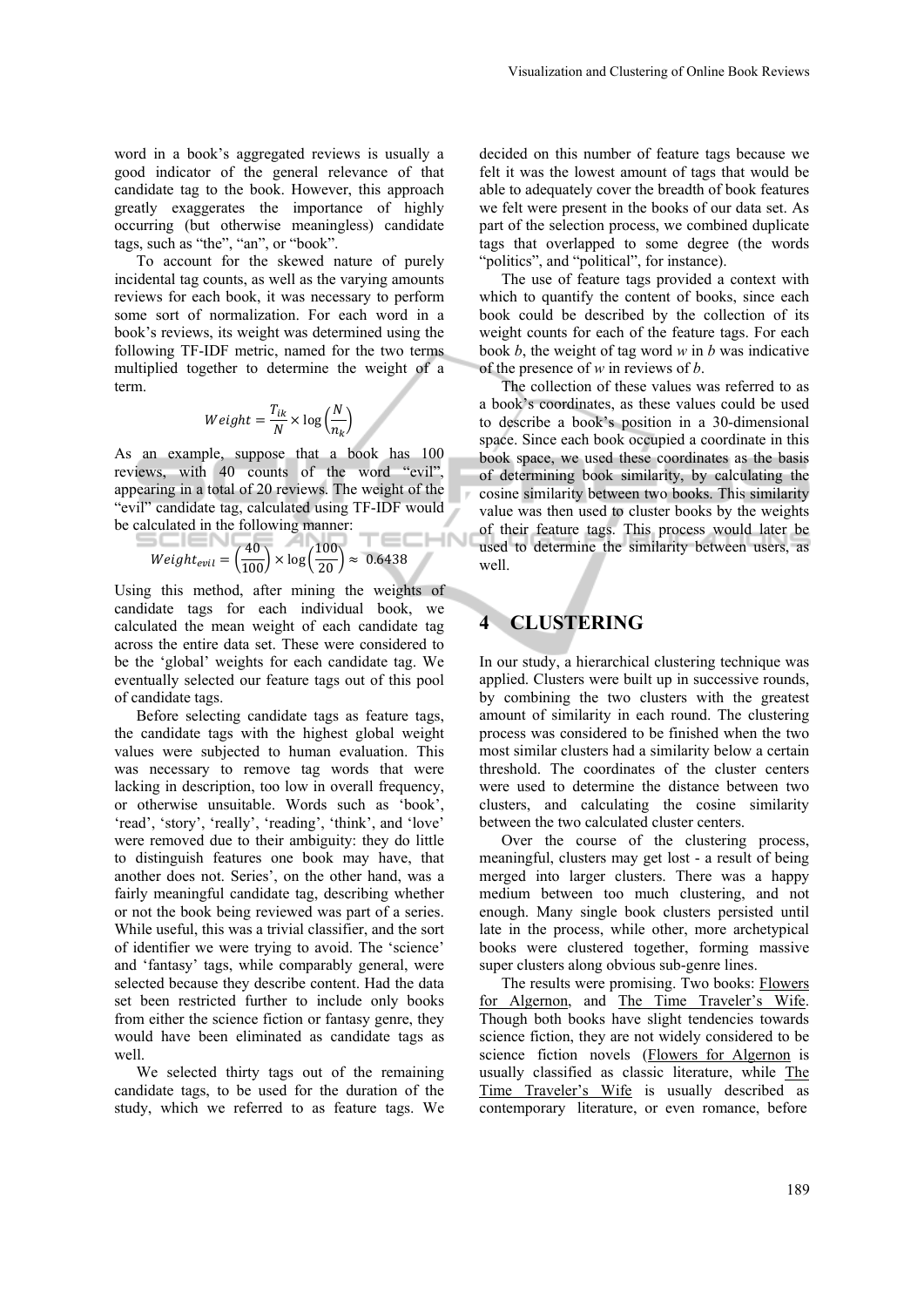| <b>Books</b>                                           | Tags                                                                  |  |
|--------------------------------------------------------|-----------------------------------------------------------------------|--|
| The Time Traveler's Wife,<br>Flowers for Algernon      | adult, sad, simple, sex                                               |  |
| Watership<br>Down.<br>The                              | adult.<br>adventure,<br>classic.                                      |  |
| Princess Bride                                         | entertaining, exciting, humor                                         |  |
| The Dark Tower, The Road                               | battle, compelling, dark, epic,<br>reality, sad, simple               |  |
| Journey to the Center of the                           | adventure, classic,<br>deep,                                          |  |
| 20,000 Leagues<br>Earth,                               | entertaining, exciting, modern,                                       |  |
| Under the Sea                                          | science, technology                                                   |  |
| Outlander, Kushiel's Dart                              | adult, adventure, compelling,                                         |  |
|                                                        | complex, entertaining, epic,                                          |  |
|                                                        | exciting, fantasy, hero,<br>sex,<br>religion, intriguing, , political |  |
| The Complete Chronicles                                | adventure, battle, compelling,                                        |  |
| of Conan, Watchmen                                     | complex,<br>dark,<br>deep,                                            |  |
|                                                        | entertaining, evil, fantasy,                                          |  |
|                                                        | hero, modern, reality, simple,                                        |  |
|                                                        | political                                                             |  |
| Small Gods, The Book of                                | epic, fantasy, humor, reality,                                        |  |
| the New Sun                                            | religion, simple,<br>small,                                           |  |
| Book,<br>Doomsday                                      | technology, sex<br>compelling,<br>adventure,                          |  |
| Cryptonomicon,<br>Snow                                 |                                                                       |  |
| Crash, The Diamond Age                                 | complex, entertaining, sex,<br>exciting, humor, intriguing,           |  |
| ا صا ب                                                 | modern, reality, religion,                                            |  |
|                                                        | science, social, technology                                           |  |
| The Mists of Avalon,                                   | adult, adventure,<br>battle,                                          |  |
| American Gods, The Last                                | compelling, complex, dark,                                            |  |
| Unicorn, The Once and<br>Future King, The Way of       | epic, evil, exciting, fantasy,                                        |  |
| Kings, Gardens of the                                  | hero, humor, intriguing, magic,<br>sad. small                         |  |
| Moon, Dragonflight,                                    |                                                                       |  |
|                                                        |                                                                       |  |
| Homeland,<br>Something                                 | adult, battle, dark, deep, evil,                                      |  |
| Wicked This Way Comes,<br>Wicked, A<br>Clockwork       | simple, social, political                                             |  |
| Orange, Animal Farm, The                               |                                                                       |  |
| Stand                                                  |                                                                       |  |
| I Am Legend, 1984, The                                 | classic, modern,<br>reality,                                          |  |
| Handmaid's Tale,<br><b>Brave</b>                       | religion, sad, science, social,                                       |  |
| New World, World War Z,                                | political, sex                                                        |  |
| Frankenstein,                                          |                                                                       |  |
| Do Androids Dream<br>of                                | alien,<br>battle,<br>classic,                                         |  |
| Electric Sheep?, Contact, A<br>Canticle for Leibowitz, | compelling, complex, deep,<br>entertaining,<br>exciting,              |  |
| Cat's Cradle, , Ender's                                | intriguing, reality,<br>religion,                                     |  |
| Game, Heir to the Empire,                              | science, small, social, space,                                        |  |
|                                                        | technology, political                                                 |  |
| Slaughterhouse Five, or the                            | classic, entertaining, humor,                                         |  |
| Children's<br>Crusade,                                 | reality                                                               |  |
| Hitchhiker's Guide to the                              |                                                                       |  |
|                                                        |                                                                       |  |
| Galaxy, Going Postal, The<br>Eyre Affair               |                                                                       |  |

Table 1: Hierarchical Clustering Results.

science fiction). Given the unique classifications of these two books, we felt it was appropriate that they remained as a 2-book cluster until one of the last stages of clustering, where they were eventually combined with other books like Brave New World, 1984, and Fahrenheit 451: books with relatively similar faint elements of the science fiction and fantasy genres.

After observing our clustering results at several

threshold levels, we decided to use clustering results with a threshold value  $t=0.75$ . At this level of clustering, there were 13 total book clusters, which are shown in Table 1. Despite the presence of seven two-book clusters, we believed the similarity threshold had kept most of these books separate from the larger clusters for a reason, as in the first cluster, where both books deviate substantially from the fairly standard formula of the science fiction genre.

Previously, in our data collection process, we collected every review that had been written about the books on the NPR 100 list. All reviews in our data set were grouped by user author, which allowed us to mine each user in the same way we mined books, looking for weights of the same feature tags used for book clustering. There are 162 qualified (20 or more reviews on the NPR 100 list) users. Mining user reviews with the same set of features was a natural extension of our work in clustering books. We believed that by mining the text of a user's reviews and looking for those same features, we could make reasonable predictions about the type of book a particular user tends to read. By performing the same feature identification for a user, and looking for a correlation between books they have read, and books that the computer thinks are related to books they rated highly, we would be able to evaluate the performance of our clustering methods.

### **5 VISUALIZATION METHODS**

The visualization of the book review data serves two purposes: (1) we want to visualize the distributions of the books and readers over the set of tags to see if they exhibit natural clustering behaviour; and (2) we want to see how the books and readers interact and correlate through their tags coordinates and clusters. Two visualization techniques are developed: parallel coordinate views and correlative cluster views.

#### **5.1 Parallel Coordinate Views**

Parallel coordinate approach aligns all variables (dimensions) along the X-axis, and plots the coordinates of each data element in the Y-direction as piecewise line segments. The variables in this case are the 30 keyword tags. Each book or reader can now be plotted as one piecewise line segments curve, as shown in Figure 1. Colors can also be used to depict different clusters coming from the automatic clustering algorithm. One problem with parallel coordinate is that when there are a large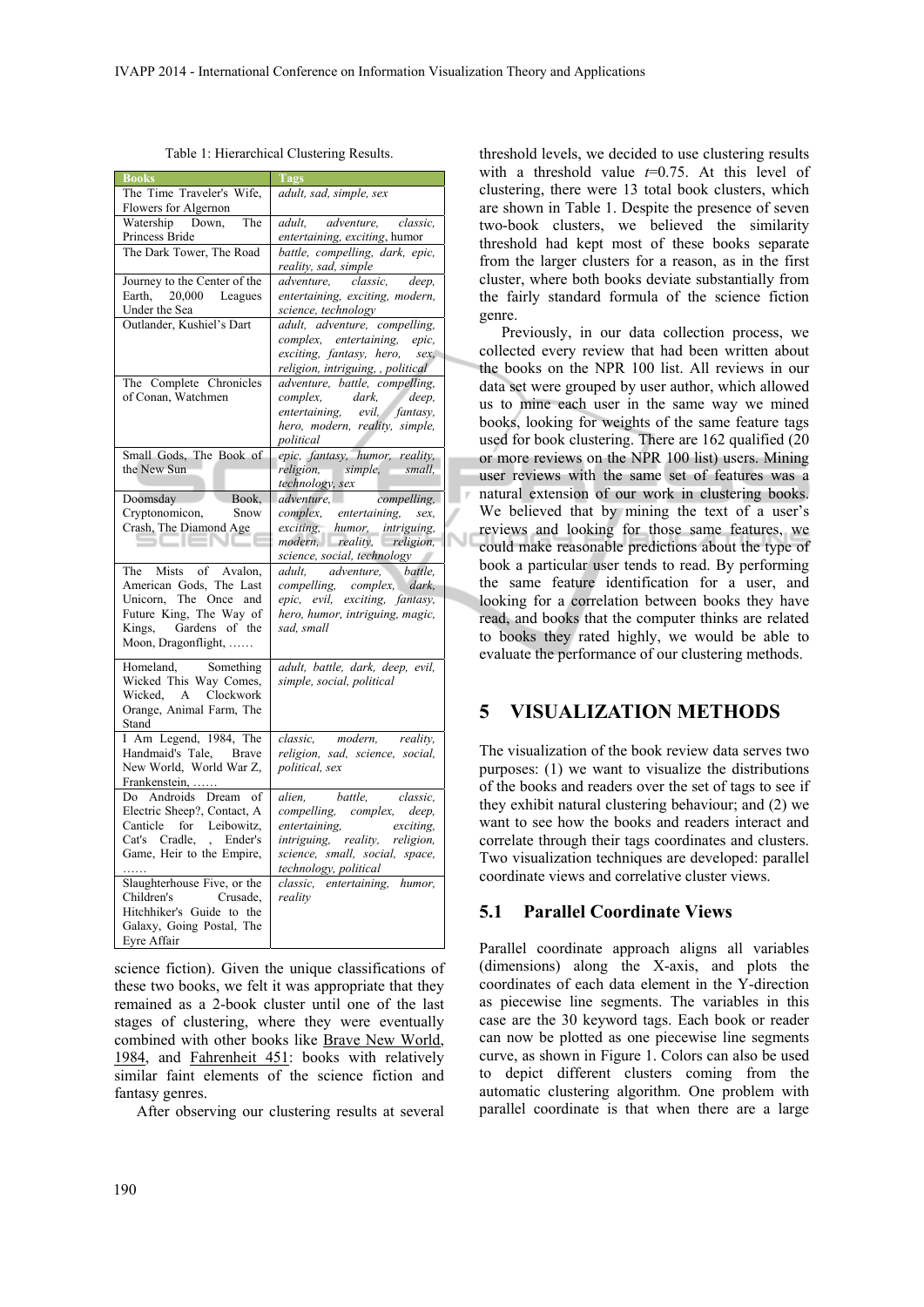number of curves, the crossing of these curves makes it hard to separate different objects. One possible solution is to accumulate the coordinates in the Y-direction by drawing them on top of each other, as shown in Figure 2.

Parallel coordinates depicts the tag distributions of all data elements in one figure. This allows the users to identify groups of data elements that demonstrate concentrations of a small number of tag coordinates. Therefore, it is a natural visual clustering tool, and at the same time, can also be used to verify results from automatic clustering algorithms. Figure 3 shows the clusters represented in different colors, along with the prominent and representative tags for each cluster, illustrated using a knot over the line segments.

is to identify the relationships and correlations between products (books, in this case) and users (readers, in this case). For this purpose, we develop a 3D visualization technique called Correlative Views.

In this method, books and readers are defined on two parallel coordinate planes (book plane and reader plane). On each plane, the data points are placed within a circular area with the 30 variables(tags) defined on the circumference. The 2D radial coordinates of the data points are computed using a weighted average of the locations of the tags on the circumference. Since the tags are placed exactly the same way on both coordinate planes, the relative locations of the books and readers represent the similarities of these data points.

#### **5.2 Correlative Cluster Views**

One important data analysis goal for online reviews





Figure 1: Parallel coordinates plots of books. Figure 2: Parallel coordinates: accumulated view.



Figure 3: Parallel coordinates: cluster views.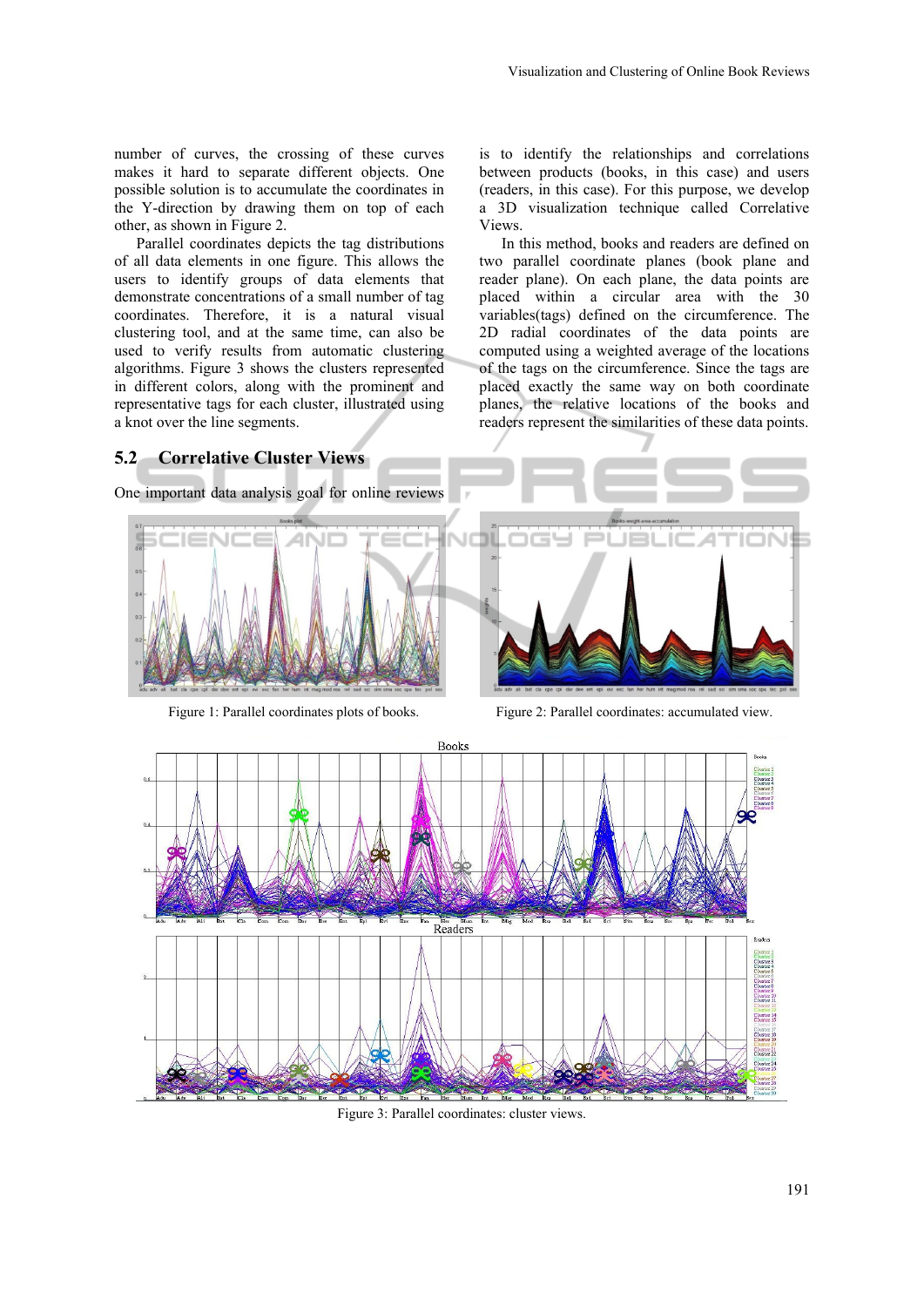For example, if a reader is located at the same X-Y location as a book does (though on two parallel coordinate planes), then it is likely that the book and the reader have similar tag coordinates (which implies that this reader has a greater chance of liking this book (Lin, 2013)).



Figure 4: Correlative cluster views view.

A curve connecting a book point and a reader point will be generated if the reader has written a review for that book. The reason curves are used is because we would like to tie all curves coming from the same cluster to form a bundle to show the distributions of the clusters between the two spaces. These connection curves will be defined with the following characteristics:

- 1) The curve needs to be continuous everywhere including at the bundling point.
- 2) The length of the curve is proportional to the Euclidean distance between the book point and the reader point (in the 30 dimensional tag space). This creates the impression of a bendind non-linear space.
- 3) If clusters are shown on one coordinate plane, the colors of the curves will represent the colors of their clusters.
- 4) The brightness (implemented using color opacity) of a curve is proportional to the review rating the reader gave the book. So it represents how much the reader like this book.

The curves are implemented using Bezier curves. Each connection curve is formed by two second degree Bezier curves that are connected at the bundling point. Their geometric continuity is ensured by adjusting the two control points on the two sides of the bundling point to form a collinear line, as shown in Figure 5.





Figure 6: Correlative cluster views view with only one cluster at a time.

In Figure 4, two visualizations are generated with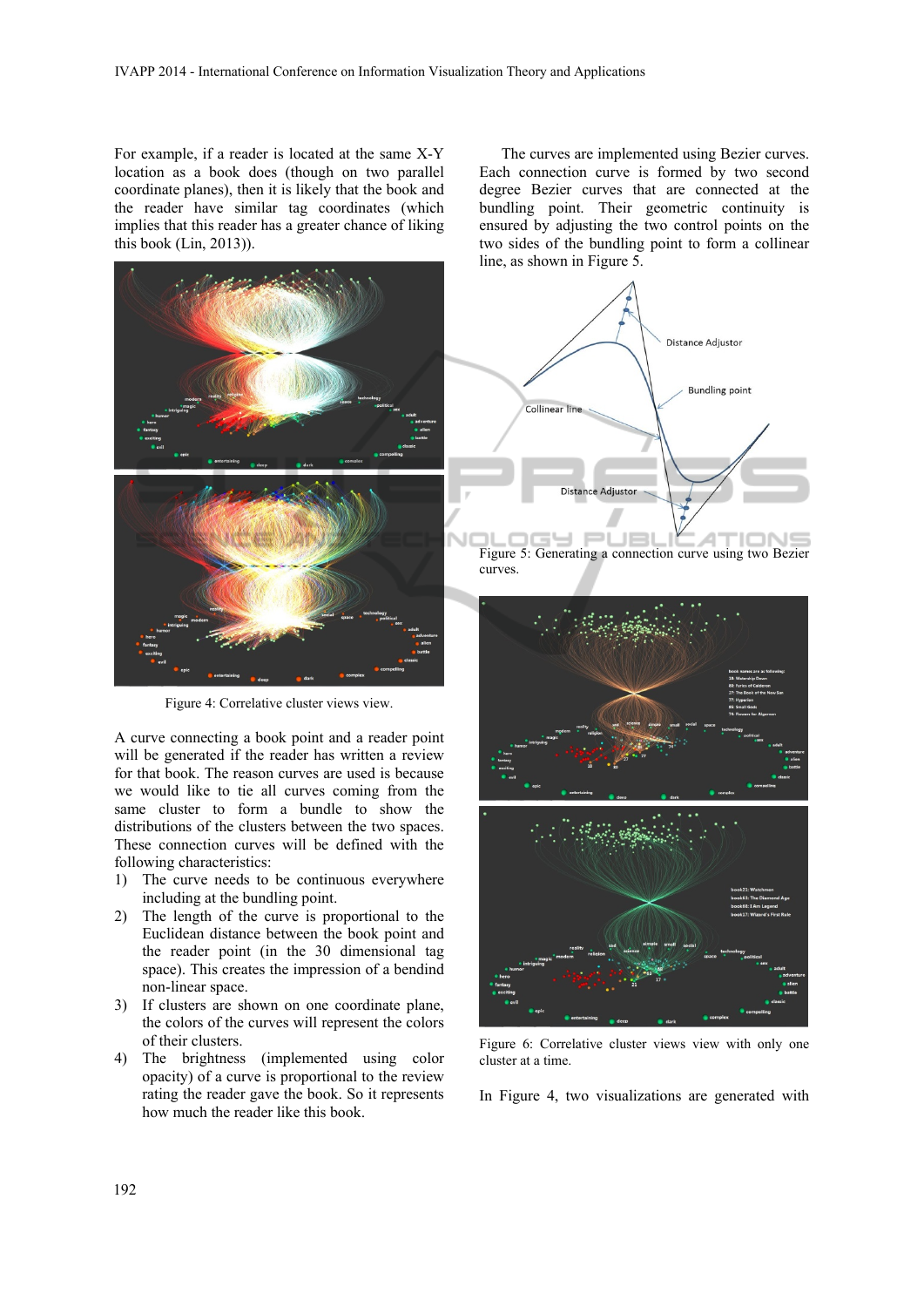our dataset, one showing books clusters and the other showing the reader clusters. The dataset includes 100 books, 162 readers, and 4715 reviews. When the number of curves becomes large, the visualization can be a little cluttered. In that case, we may opt to show curves related to only one or two clusters. Figure 6 shows two separate visualizations for two different clusters.

### **6 CONCLUSIONS**

In this paper, we proposed a way to visualize and mine attributes from online book reviews by identifying book features in the review text as keyword tags to form a high-dimensional dataset. Automatic cluster algorithm is applied to generate clusters with both books and readers. The visualization provides intuitive views of the relationships of these books and readers, along with their cluster information. The parallel coordinate views also show that it is possible to visually identify the clusters by visually and spatially bundling data points. From the clusters, we have demonstrated that meaning but non-trivial clusters can be generated using carefully selected keyword tags.

In the correlative cluster view, we opt to use 3D visualization, instead of the more common 2D information visualization techniques. While 3D visualization is not always desirable for abstract data, it does indeed provide added values in situations when relationships and correlations need to be explored from multiple visualization spaces. The additional spatial dimension is critical here to build the need relationships among multiple data entities and their clusters.

In the future, we would like to further develop this visualization system by introducing richer interactive operations and visual queries such that users can flexibly explore the dataset with various clustering algorithms, tag options, and even text content (as seen in (Alper, 2011)). We would also like to increase the scale of the dataset. A much larger dataset is available with Goodreads. We would like to test how this technique works with a massive dataset, evaluate the scalability of the system, and develop more scalable techniques to reduce the clutters in the 3D view. Another potential direction is to expand the keyword tags to more sophisticated concepts that can be extracted from the text using text mining. This will allow more interesting and subtle sentiment analysis. Finally, we would like to study possible applications,

particularly how it can be used in marketing and social network communications.

### **ACKNOWLEDEGMENTS**

We would like to thank the Goodreads community for writing the reviews we used in this work, as well as the team at Goodreads, for providing us with access to their data. This work is partly sponsored NSFC (NO.61170315) and Opening Fund of Top Key Discipline of Computer Software and Theory in Zhejiang Provincial Colleges at Zhejiang Normal University (No. ZSDZZZZXK07.

# **REFERENCES**

- Feldman, R., Dagan, I., 1995. Knowledge discovery in textual databases (KDT). *In Proceedings of the First International Conference on Knowledge Discovery and Data Mining*. pp. 112-117. ור
- Feldman, R., I. Dagan, and H.Hirsh, 1998. Mining Text Using Keyword Distributions*. In Journal of Intelligent Information Systems: Integrating Artificial Intelligence and Database Technologies*, pp. 291-300.
- Salton, G., C. Buckley, 1988. Term-weighting approaches in automatic text retrieval. In Information Processing and Management, vol. 24, no. 5, pp. 513-523.
- Salton, G., 1989. Automatic Text Processing: The Transformation, Analysis, and Retrieval of Information by Computer. Reading, Addison-Wesley,
- Sahar, S., 1999. *Interestingness via what is not interesting. In The Fifth ACM SIGKDD International Conference on Knowledge Discovery and Data Mining*, pp. 332- 336.
- Silberschatz, A., A. Tuzhilin, 1996. *What makes patterns interesting in knowledge discovery systems*. In IEEE Transactions on Knowledge and Data Engineering, vol. 8, issue 6, pp. 970-974.
- Oelke, D., P. Bak, D. Keim, M. Last, and G. Danon, 2008. Visual evaluation of text features for document summarization and analysis*. In IEEE Symposium on Visual Analytics and Technology*, pp. 75-82.
- You, Q., S. Fang, and P. Ebright, 2010. Iterative visual clustering for Unstructured Text Mining. In *International Symposium on Biocomputing*, Calcuit, Kalara, India.
- Pang, B., L. Lee, 2008. Opinion Mining and Sentiment Analysis. *In Foundations and Trends in Information Retrieval*, vol. 2, no. 1-2, pp. 1-135.
- Blitzer, J., M. Dredze, and F. Pereira, 2007. Biographies, Bollywood, Boom-Boxes, and Blenders: Domain adaptation for sentiment classification. *In Proceedings of the 45th Annual Meeting of the Association for Computational Linguistics*, pp. 440-447.
- Wanner, F., J. Fuchs, D. Oelke, D. Keim, 2011. Are my